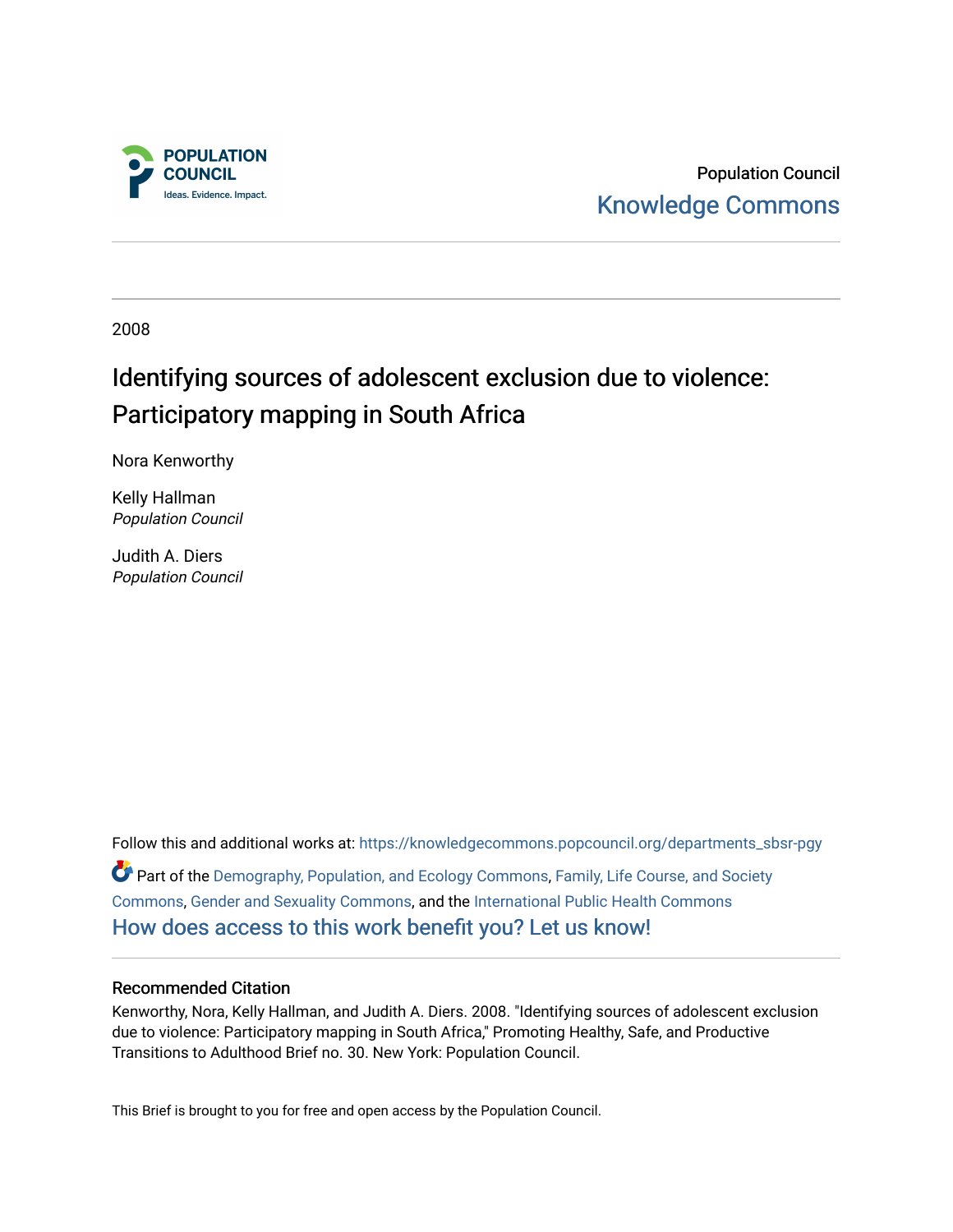# pro moti ng hea lthy, safe, and productive transitions<br>to adulthood

*Brief no. 30 January 2008*

# Identifying sources of adolescent exclusion due to violence: Participatory mapping in South Africa

Prepared by Nora Kenworthy, Kelly Hallman, and Judith Diers

s the first generation to grow up under democracy, adolescents in post-apartheid South Africa lead lives that are filled with new opportunities and overshadowed by rampant violence and crime. Even as the end of apartheid improved the lives of many South Africans and extinguished much of the political violence that preceded the transition, violent crime has increased dramatically within certain communities (Naude et al. 2006). The presence of multiple and simultaneous forms of violence and the systemic lack of safety are experienced most acutely by adolescents—in particular, adolescent girls (Brady 2002). High levels of violence and crime within the community are coupled with violence within the home and in schools: again, both of these phenomena primarily affect girls (HRW 2001; Wood and Jewkes 1998; Panos 2003).

The Population Council's Transitions to Adulthood program examines the particular factors that shape adolescents' life chances and choices. In South Africa, for instance, Council researchers have studied how economic literacy and life skills education affect young men and women who are economically and socially disenfranchised and at high risk for HIV infection (Hallman 2005). To take full advantage of the skills these programs promote, however, young people must have access to safe spaces—both within the program and beyond: in the home, at school, and in the community.



*The Population Council collaborated with South Africa's Department of Education, UNICEF, and the Crime Reduction in Schools Project (CRISP) to investigate gender-based violence in KwaZulu-Natal. Participants mapped their neighborhoods, pinpointing safe and unsafe areas. None of the girls aged 10–13 could identify a community space in which they felt better than "somewhat safe." This exercise has helped neighborhood groups begin discussions with police and schools on ways to improve safety.*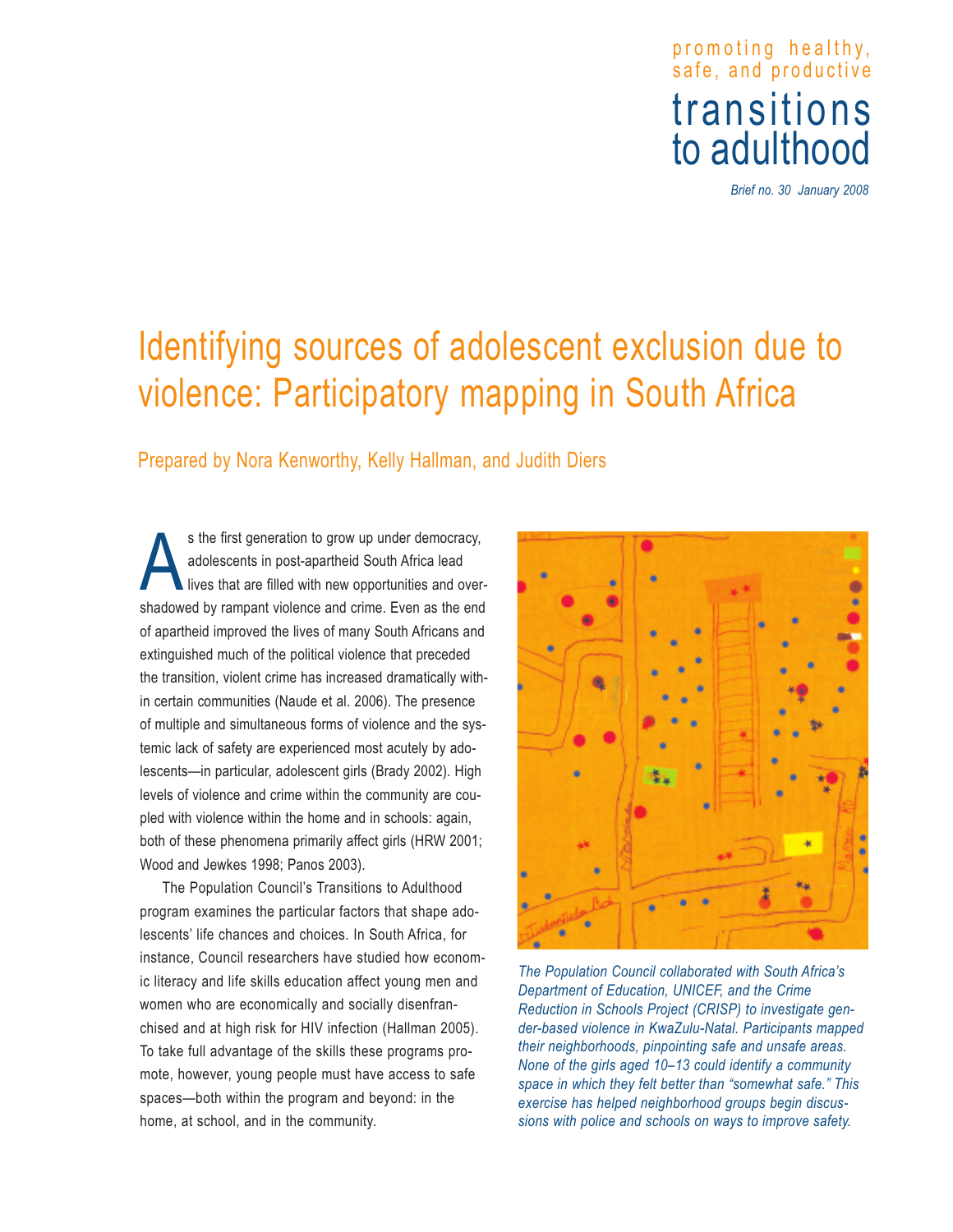#### **Creating safe spaces for adolescents**

In this context, "safe spaces" means not only physical areas where young men and women are safe from bodily harm, but also spaces where they feel emotionally secure and supported, are treated with respect, have access to social networks of peers and adult mentors, feel free to try new endeavors and express opinions, and move freely within their communities. Adolescence is typically a time when young adults expand their geographic and intellectual horizons; however, in South Africa—and for girls especially—it has become a time when their access to social networks and to the community and its resources narrows considerably.

Extensive research has been conducted on patterns of violence against adolescents. With the 2001 release of a Human Rights Watch report on sexual violence against girls in South African schools, school-based sexual violence became a major area of research in the developing world (HRW 2001). Subsequent studies often focused on girls as victims and boys and men as perpetrators, ignoring more widespread patterns of sexual violence against girls and boys beyond school grounds (Panos 2003; "Unsafe schools" 2003). By contrast, studies of violence against adolescents in developed countries have often focused on bullying, as well as inner-city gang-related violence and crime. Research on the wider patterns of violence against adolescents in South Africa is lacking, and studies should be undertaken to compare the three phenomena—community-, familial-, and school-based violence—side-by-side from the perspective of adolescents. Similarly, research on gender-based and school-based violence often either excludes boys or fails to provide direct comparisons between boys' and girls' experiences.

In addition to expanding adolescent research, the Council's work uses the Transitions to Adulthood framework to examine how these experiences change for young people at different stages of the transition. Researchers often fail to take into account that adolescence in many societies traditionally begins at a very younger age, thereby making younger populations (10–14 years) more vulnerable to violence (Population Council 2006). In South Africa in particular, young adolescents have experienced much higher rates of rape and sexual assault than peers in other countries, in part because of long-standing social hierarchies and misconceptions

about possible cures for AIDS (Petersen et al. 2005). In order to create targeted age- and gender-appropriate interventions, studies of violence must examine how perceptions of safety differ for boys and girls as well as for younger and older age groups.

### **Using participatory mapping of communities to understand adolescent experiences**

Mapping projects are a particularly effective method for engaging young people in participatory research, as well as portraying adolescents' perspectives through a socially and politically compelling medium (Population Council 2005; Austrian and Sakwa 2006). To measure the effects of personal insecurity on the daily lives of young men and women, the Council and the Crime Reduction in Schools Project (CRISP) conducted focus group workshops with youth in two communities outside of Durban: KwaMashu, which is urban, and Inanda, which is peri-urban. Youth in each community were asked to draw a map indicating safe and unsafe places in their neighborhoods.

Students from four participating schools were divided into four demographic groups: 10–13-year-old girls (grade 5), 10–13-year-old boys (grade 5), 14–16-year-old girls (grade 8), and 14–16-year-old boys (grade 8). Members of each group were asked to identify and map important spaces in their communities and then rate these spaces in terms of their safety, using colored stars: three red stars for very unsafe, two for mostly unsafe, one for somewhat unsafe; one blue star for somewhat safe, two for mostly safe, and three for very safe. The participants were encouraged to explain why they perceived each space to be safe or unsafe, and discuss how they coped with the lack of safety in various places. Focus groups of adult men and women from the school community were also convened when possible as a means for comparing the perceptions of adolescents with those of adults. All participants were asked to discuss potential solutions and to identify local and regional actors who should be involved in remedying the situation.

#### **Adolescents' perceptions of safe and unsafe spaces**

Because adolescence is a period of rapid transition between childhood and adulthood—and one that differs widely by gender—it is hardly surprising that the maps created by each group revealed stark differences in the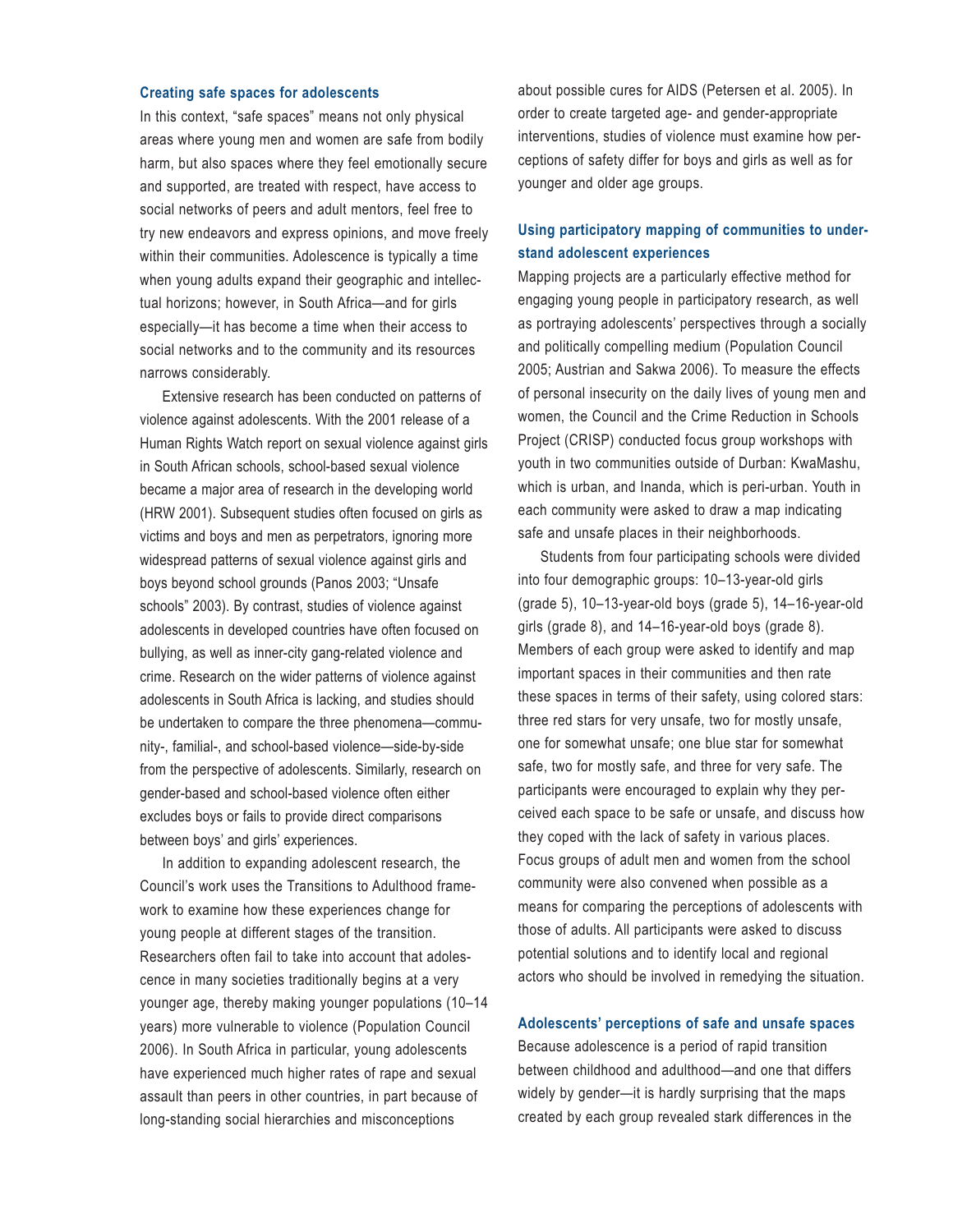ways that younger and older adolescents, and boys and girls, interact with their communities. All of the participants identified many spaces within their surroundings schools, clinics, libraries, neighborhoods—to which young people ostensibly should have safe access but in these communities do not. However, reasons for a perceived lack of safety differed strikingly between boys and girls: girls identified far more physical dangers, many of them associated with the risk of sexual assault and rape. Young girls (ages 10–13) are the most vulnerable—in neither of the settings could girls in this age group identify a single place in their communities that they recognized as more than "somewhat safe." By contrast, boys recognized insecure places—buildings and areas prone to burglary and spaces with physical hazards. These findings are corroborated by the work of Mitchell et al., who used photography to assist schoolchildren in identifying unsafe places in their environment (Mitchell et al. 2005). As boys grew older, their spheres of access to the community and its resources expanded, whereas girls' areas of access contracted considerably. Every group, however, constructed diagrammatic evidence of widespread adolescent victimization in multiple spaces within the communities, showing that young people of both sexes are bearing the brunt of the violence in South Africa.

#### **Addressing the need for safe spaces**

The school setting itself proved to be a challenging environment in which to conduct research, because time for focus groups was severely limited and school schedules did not allow for adequate follow-up or in-depth discussion. Despite this challenge, the results provide compelling new evidence of how adolescents are experiencing violence and how their needs for safe spaces can be addressed. The following findings merit close attention:

- Everyone in the community experiences violence to some extent, but adolescents are more apt to perceive and experience a greater degree of violence than their adult counterparts. Male and female adolescents in both age groups experience different sources of safety and violence within the community, and are often unaware of the threats faced by the opposite sex.
- Younger age groups are more vulnerable to violence, and younger girls in particular are deeply affected by the lack of safety in communities.
- The majority of schools were rated as unsafe in both peri-urban and urban areas.
- Sexual assault and rape are especially prevalent; girls are the primary targets of such abuse; and few services exist to protect girls from assault or to assist them afterward.
- Although adolescents and the community at large often knew the perpetrators of violence—especially sexual violence—they were reluctant or felt unable to respond to such acts or to report suspected perpetrators.
- For girls, insecurity pervades social networks, often restricting access to social services and community activities. Yet, even as their freedom to move about within the community becomes more restricted because of the threat of violence, young women continue to face daily situations—at school, at home, while walking, and while performing necessary domestic tasks—in which they feel unsafe and are at risk of bodily and psychological harm.

Social service sites such as health clinics and welfare offices were perceived as unsafe when services were not adequately provided or if the population in question was excluded from such services. This points to the larger experiences and awareness of structural violence in adolescent lives. The "violence of everyday life" that often occurs in the form of institutional and governmental neglect not only deprives young people of basic rights, but also fuels further cycles of violence and crime within communities (Kleinman 1997).

# **Allowing adolescents to influence community-based solutions**

The mapping project allowed young adults to formulate perceptions of their community within a protected environment, while at the same time empowering them to devise their own solutions to the safety problems they uncovered as a group. Thus, the project comprised both the mapping activity itself and opportunities for the youth involved to present and disseminate the findings to community stakeholders and authorities in order to influence future planning and policymaking. These findings have also informed the way in which the Population Council shapes its approaches to creating and maintaining safe spaces for youth, and how these interventions must be tailored to suit the different experiences of boys and girls and older and younger populations.